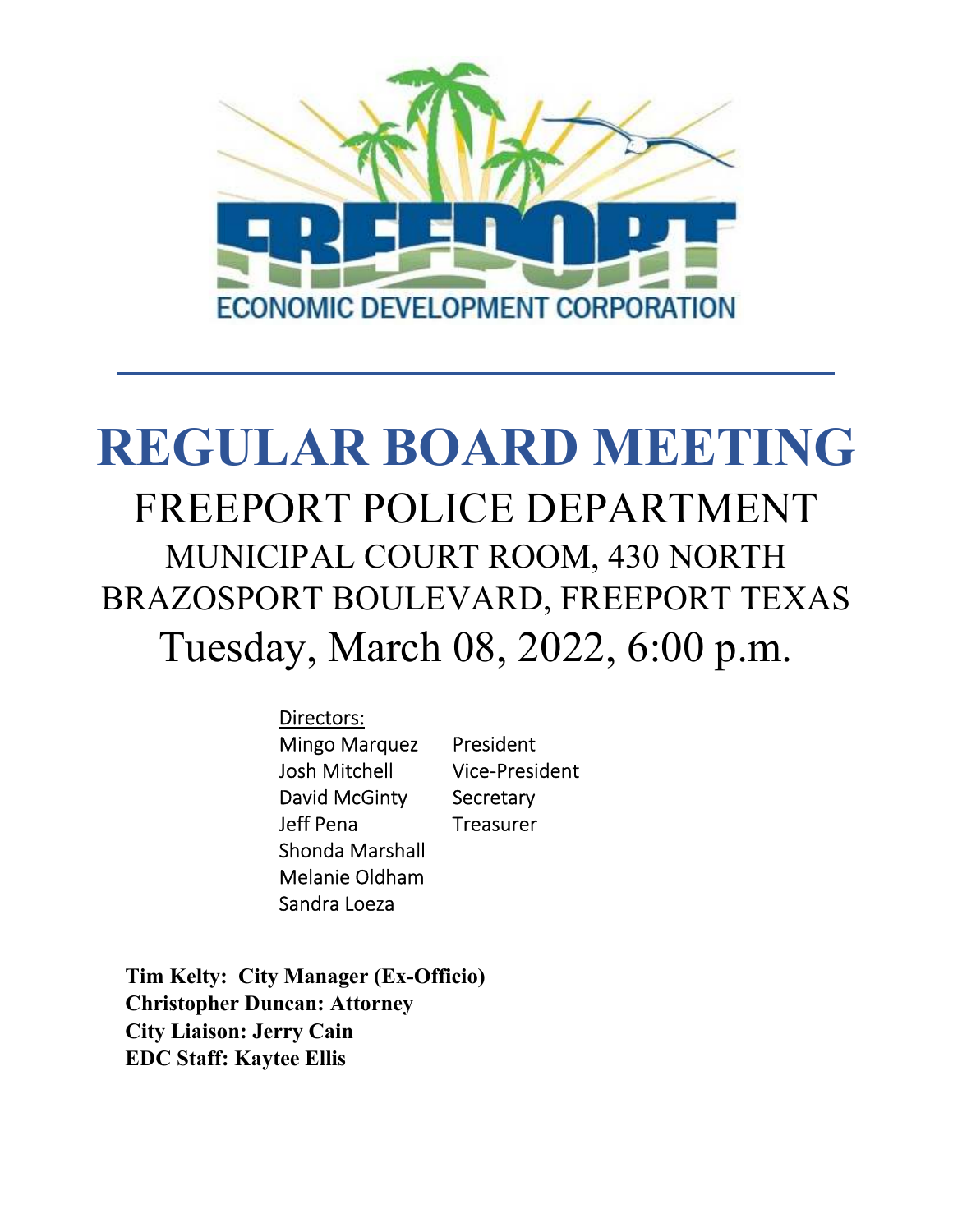#### **FREEPORT ECONOMIC DEVELOPMENT CORPORATION**

# MEETING AT FREEPORT POLICE DEPARTMENT MUNICIPAL COURT ROOM 430 NORTH BRAZOSPORT BOULEVARD, FREEPORT TEXAS **REGULAR BOARD MEETING AGENDA**

Tuesday, March 08, 2022, 6:00 p.m.

#### **I. Call to Order**

## **II. Invocation and Pledge**

#### **III. Citizen Comments**

Citizens allotted 3 minutes for comments

#### **IV. Consent Agenda**

- 1. Approve Meeting Minutes for February 15, 2022
- 2. Approve Invoices
- 3. Approve February Financial Statement

#### **V. Presentation**

1. City of Freeport Building Official Kacey Roman and Fire Chief Chris Motley -Shonda

## **VI. Discussion and Action Items**

- 1. Discussion and possible action on business directive -Shonda
- 2. Discussion and possible action on Way Finding Signage -David
- 3. Discussion and possible action on New Business Grant Program -Melanie
- 4. Discussion and possible action on Outrigger's Ribbon Cutting -Josh
- 5. Discussion and Possible action on Spring Market Days Sponsorship -David
- 6. Discussion and possible action on Subcommittee Updates -Mingo

# **VII. Subcommittee Updates**

#### **VIII. Board Comments**

- 1. President Mingo Marquez: announcements and comments
- 2. Vice President Josh Mitchell: announcements and comments
- 
- 
- 
- 
- 

3. Secretary David McGinty: announcements and comments 4. Treasurer Jeff Pena: announcements and comments 5. Shonda Marshall: announcements and comments 6. Melanie Oldham: announcements and comments 7. Sandra Loeza: announcements and comments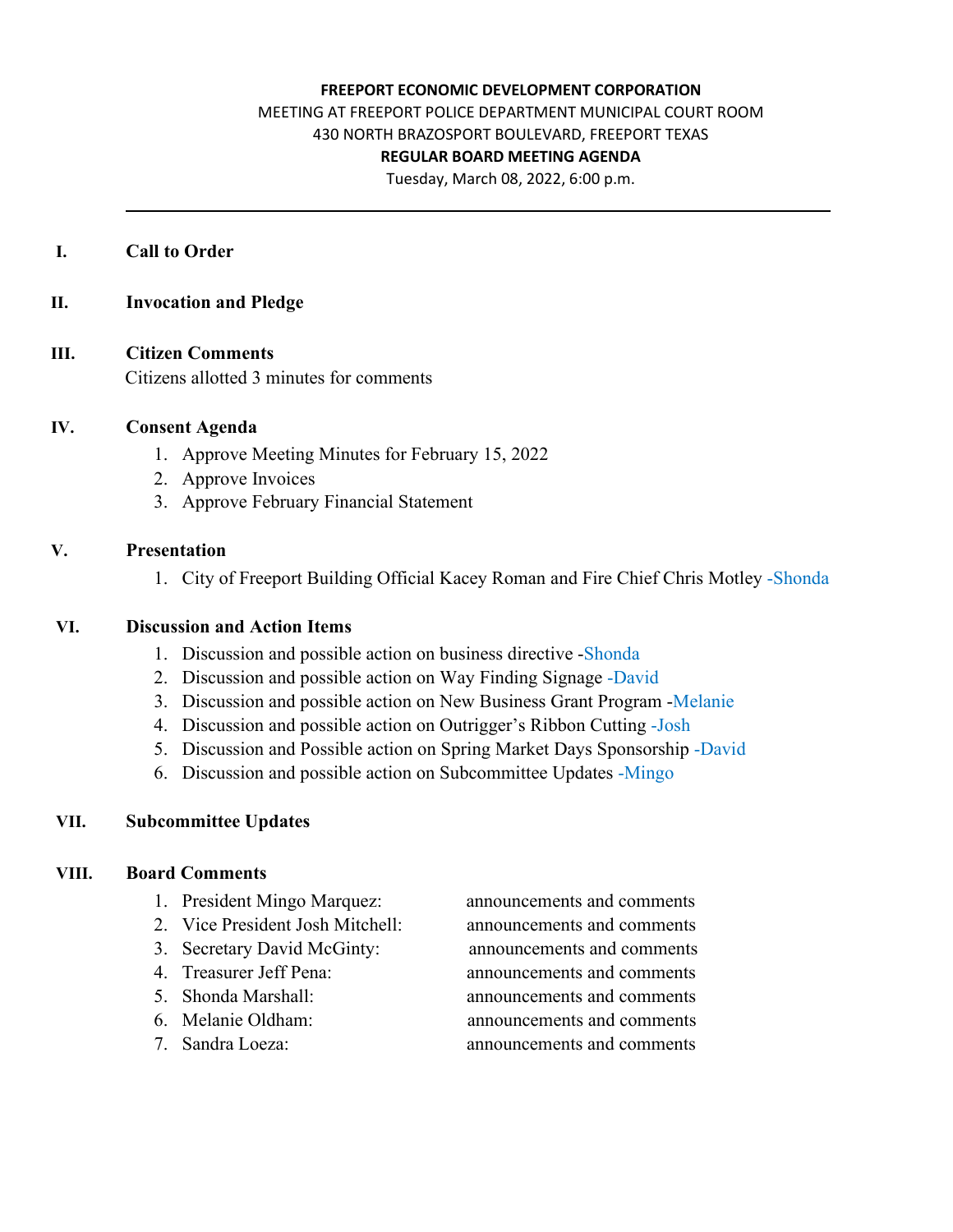# **IX. Executive Session – Adjourn into Executive Session**

It is now p.m. and I hereby recess the regular session of the Freeport Economic Development Corporation March 08, 2022 meeting and do hereby convene an executive session, said executive session authorized under the following sections of the Texas Government Code: Section 551.071 (Consultation with Attorney), 551.072 (Deliberations about Real Property), 551.073 (Deliberations about Gifts and Donations), 551.074 (Personnel Matters), 551.076 (Deliberations about Security Devices) and 551.087 (Economic Development).

# **In Accordance with the Texas Government Code:**

Section 551.087 (Economic and Community Development Matters) 551.074 (Personnel Matters),

- 1. Discussion on Hiring Full Time EDC Office Professional-Shonda
- 2. Discussion on EDC Project 2022C-David/Melanie
- 3. Discussion on Project 2022A -Mingo

#### **Reconvene into Open Session**

#### **Board President's statement:**

It is now p.m. and I hereby close the executive session of the Freeport Economic Development Corporation and do hereby reconvene the regular open session.

#### **X. Adjourn**

Motion to close board meeting made by \_\_\_\_\_\_\_\_\_\_ and seconded by \_\_\_\_\_\_\_\_\_. Motion \_\_\_\_\_\_\_\_\_\_\_\_\_\_\_\_\_\_. It is now \_\_\_\_\_\_ p.m. and I hereby close the board meeting.